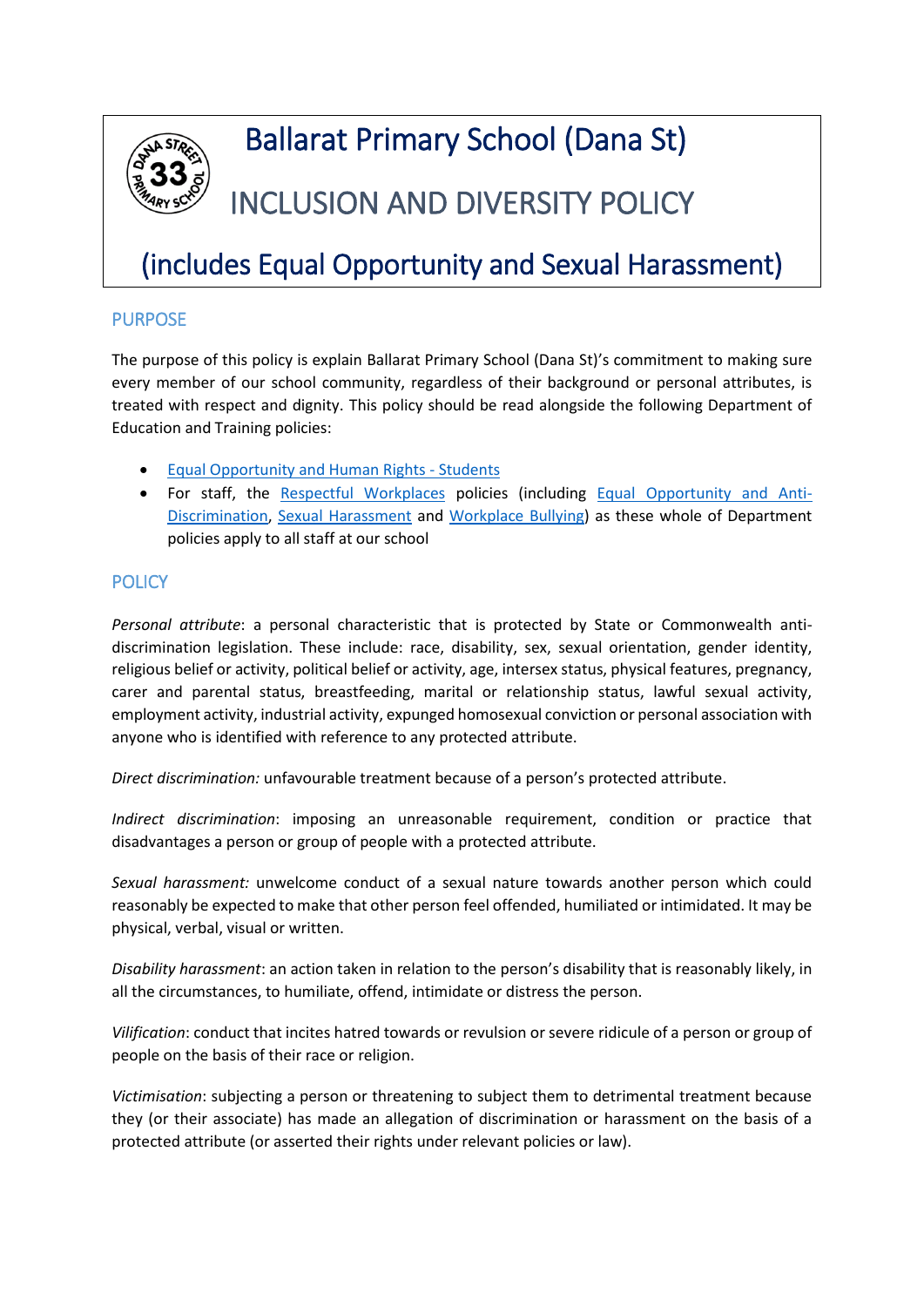#### Inclusion and diversity

Ballarat Primary School (Dana St) strives to provide a safe, inclusive and supportive school environment which values the human rights of all students and staff. The school is committed to creating a school community where all members of our school community are welcomed, accepted and treated equitably and with respect regardless of their backgrounds or personal attributes such as race, language, religious beliefs, gender identity, disability or sexual orientation so that they can participate, achieve and thrive at school.

Ballarat Primary School (Dana St) acknowledges and celebrates the diversity of backgrounds and experiences in our school community and we will not tolerate behaviours, language or practices that label, stereotype or demean others.

Ballarat Primary School (Dana St) will:

- Actively nurture and promote a culture where everyone is treated with respect and dignity
- ensure that students are not discriminated against and where necessary, are accommodated to participate in education and all school activities (eg schools sports, concerts, excursions, incursions, camps) on the same basis as their peers
- acknowledge and respond to the diverse needs, identities and strengths of all students
- encourage empathy and fairness towards others
- challenge stereotypes that promote prejudicial and biased behaviours and practices
- contribute to positive learning, engagement and wellbeing outcomes for students.
- respond to complaints and allegations appropriately and ensure that students are not victimised.

Bullying, unlawful discrimination, harassment, vilification and other forms of inappropriate behaviour targeting individuals or groups because of their personal attributes will not be tolerated at Ballarat Primary School (Dana St). We will take appropriate measures, consistent with our *Student Wellbeing and Engagement* and *Bullying* policies to respond to students who demonstrate these behaviours at our school.

Students who may have experienced or witnessed this type of behaviour are encouraged to speak up and to let their teachers, parents or carers know about those behaviours to ensure that inappropriate behaviour can be addressed.

#### **Reasonable adjustments for students with disabilities**

Ballarat Primary School (Dana St) also understands that it has a legal obligation to make reasonable adjustments to accommodate students with disabilities. A reasonable adjustment is a measure or action taken to assist students with disabilities to participate in their education on the same basis as their peers. Reasonable adjustments will be made for students with disabilities in consultation with the student, their parents or carers, their teachers and if appropriate, their treating practitioners. Our school may consult through Student Support Group processes and in other less formal ways. For more information about support available for students with disabilities, and communicating with us in relation to a student's disability, please contact our school's Assistant Principal, Sam Streeter, who coordinates the support programs for students with disabilities.